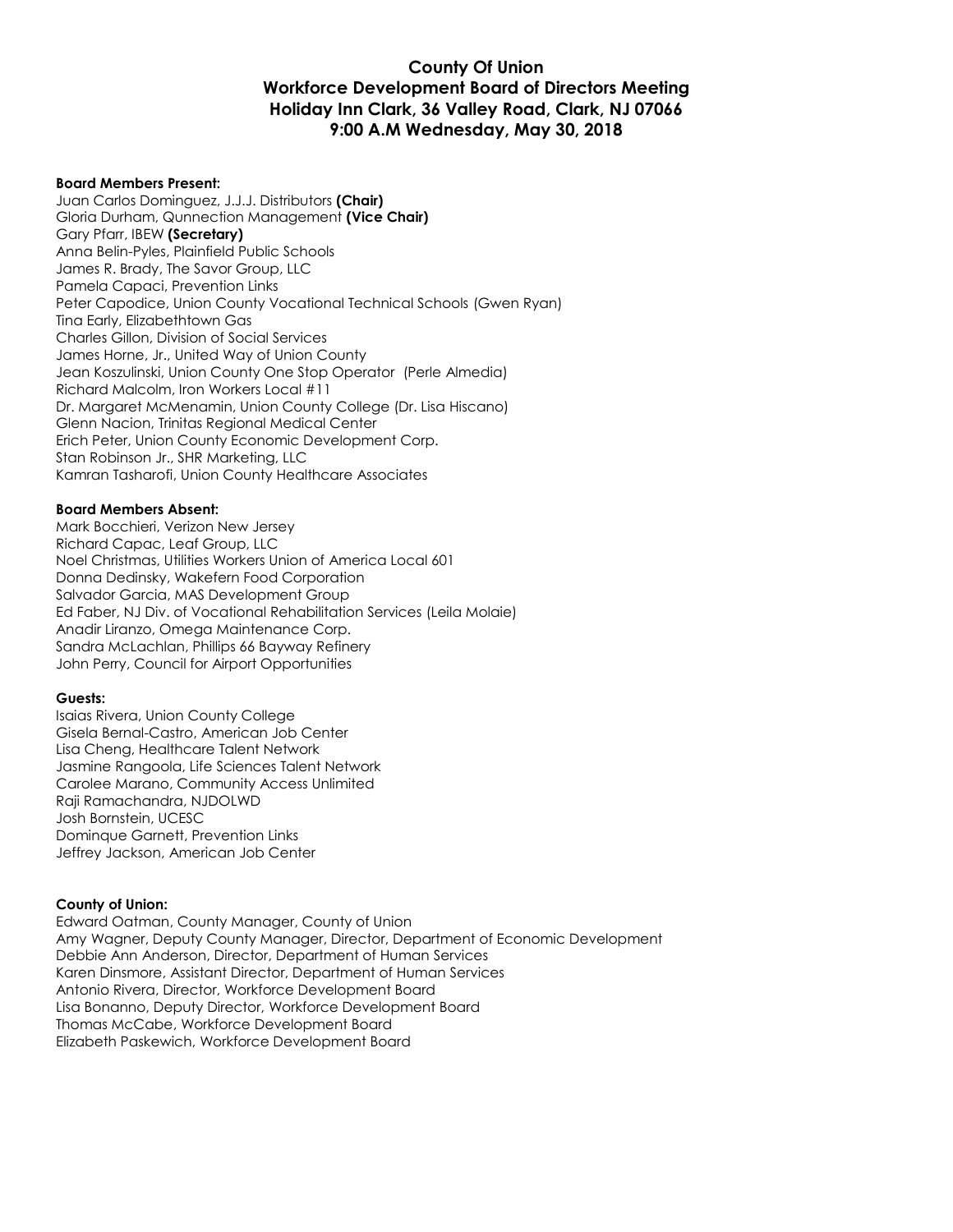#### **County Of Union Workforce Development Board of Directors Meeting Holiday Inn Clark, 36 Valley Road, Clark, NJ 07066 9:00 A.M Wednesday, May 30, 2018**

## **I. CALL TO ORDER**

The meeting was called to order by Workforce Development Board (WDB) Chair, Mr. Juan Carlos Dominguez at 9:03 a.m.

#### **II. OPEN PUBLIC MEETINGS ACT**

Ms. Lisa Bonanno read the Open Public Meetings Act Statement.

### **III. ROLL CALL**

Ms. Lisa Bonanno conducted the Roll Call.

### **IV. FLAG SALUTE**

### **V. APPROVAL OF THE JANUARY 24, 2018 MEETING MINUTES**

 Motion was made by Gary Pfarr and seconded by Glenn Nacion to approve the minutes of January 24, 2018 meeting. Motion carried.

### **VI. REQUEST FOR PROPOSAL UPDATE FOR PROGRAM YEAR 2018**

Elizabeth Paskewich provided the Board with a Request for Proposal update for PY2018. Three current RFP released by the UCWDB include:

- Program Year 2018 WorkFirst New Jersey- Due May 24, 2018
- Professional Comprehensive Services- Due June 8, 2018
- WIOA In-School and Out-of-School Youth Employment and Training Services- Due June 5, 2018
- Budget outline for current WIOA programs provided to the Board

## **VII. PY 2017 WORKFORCE DEVELOPMENT BOARD BUDGET UPDATE**

Thomas McCabe provided the Board with Budget updates reflective of both 2016 and 2017 Budgets in respect to WIOA and WFNJ funding streams.

- WorkFirst New Jersey PY16 accounts have been closed out and remaining funds have been returned to the State.
- Currently evaluating PY16 and PY17 WIOA funds to utilize the First in First out process
- Current Budget Spreadsheets have been provided to the Board for review.

#### **VIII. ACTION REQUIRED:**

## **AUTHORIZATION TO AMEND AJC CONTRACT TO ROLL-OVER PY17 SUPPORTIVE SERVICES & INDIVIDUAL TRAINING ACCOUNT FUNDING INTO PY18**

Debbie Ann Anderson, Director, Union County Department of Human Services, requested an extension on the PY 17 Supportive Services and Individual Training Account Funding into Program Year 2018. The extension would provide Contract sub-recipients United Way and Plainfield Action Services more time to work with population.

- WDB Chairman, Juan Carlos Dominguez asked what would be the plan going forward to ensure these funds will be utilized.
	- o Ms. Anderson attributed the need for the extension to challenging client situations and indicated case managers will get out on the street to utilize the funds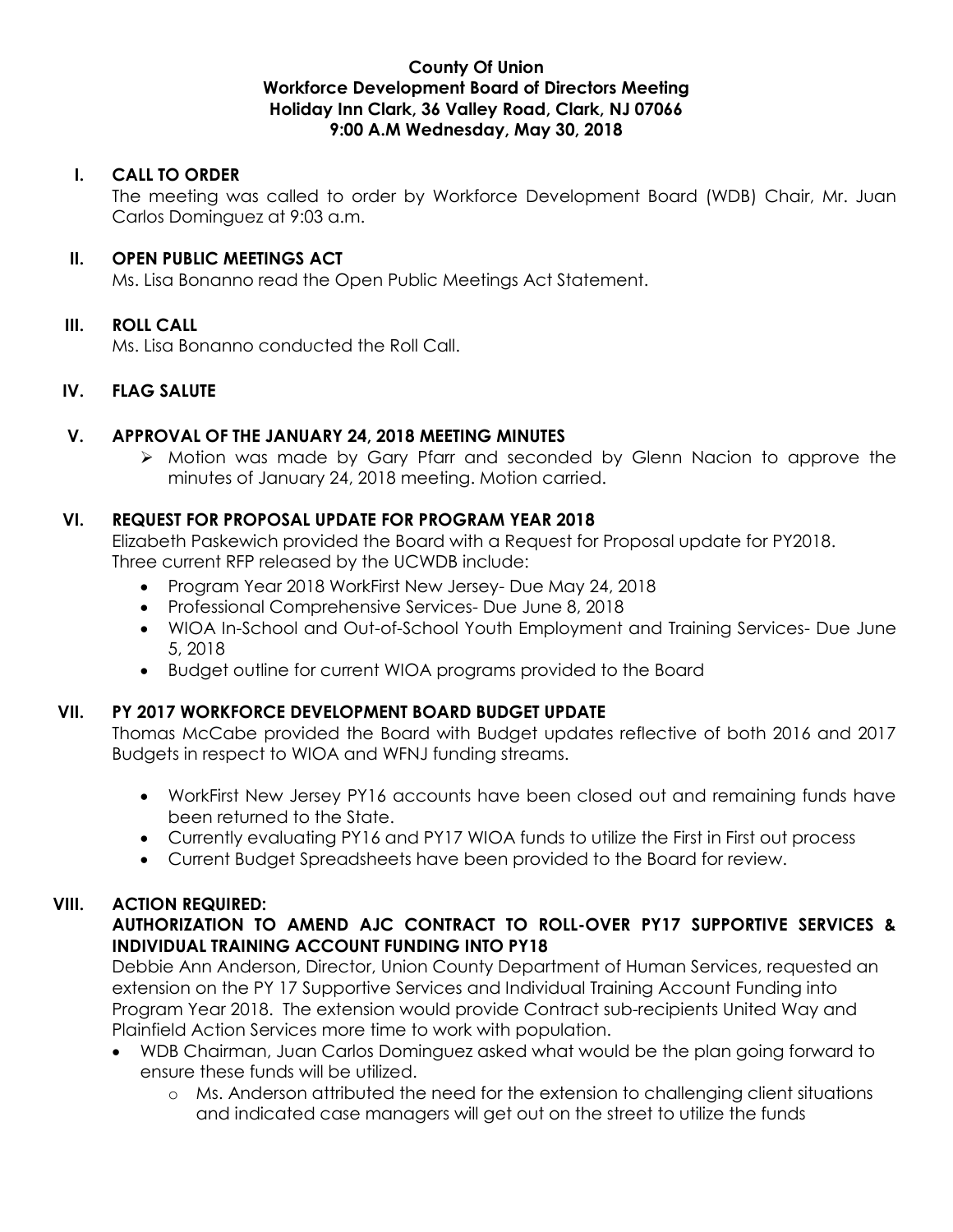- o Jeffrey Jackson also explained that the funding can only be used with clients actively in the program and the One Stops are reaching out to current clients to notify them of opportunity.
- o Lisa Hiscano, Union County College suggested the information be displayed at the college so students can utilize it.
- Glenn Nacion inquired if there are incentives for completion. Ms. Anderson confirmed incentives are available.
	- Motion was made by Glenn Nacion and seconded by Stan Robinson to approve the Infrastructure Costs Memoranda of Understanding and Resource Sharing Agreement. Gloria Durham and James Brady opposed the motion. Motion carried.

# **IX. SUB-RECIPIENT PROGRESS REPORTS**

## *WORKFORCE INNOVATION BUSINESS CENTER REPORT- ISAIAS RIVERA*

Mr. Isaias Rivera provided the Board with an overview on the Workforce Innovation Business Center. He affirmed the WIB Center move from the Mills at Jersey Gardens location and to the Kellogg Building on the UCC Elizabeth Campus was successful. He outlined the following achievements:

- 10 recruitment events, 6 smaller recruitment (Brown aviation, GAP, 360 translation)
- Now holding recruitment events in Plainfield
- 240 individuals provided services
- 40 employment placements
- 56 completed soft Skills training

# *UNION COUNTY YOUTH CONSORTIUM REPORT- JAMES HORNE*

Mr. James Horne provided with Board with detailed information regarding the United Way of Greater Union County Youth Employment Pathways Program.

- 198 youth are currently engaged in program
- 26 are currently enrolled and will complete occupational training
- 43 have achieved an outcome
- 151 have had subsidized work experiences
- 27 have had unsubsidized work experiences
- Currently in partnership with 10 sub-grantees

## **X. OLD BUSINESS**

No old business reported.

## **XI. NEW BUSINESS/PUBLIC COMMENTS**

Carole Marano from Community Access Unlimited provided a public comment acknowledging the impressive current efforts to provide individuals with the resources necessary to get people to succeed. She is hopeful the issues around Supportive Services be resolved as they are important for clients to take next steps.

## **XII. NEXT WDB MEETING:**

Wednesday, June 27, 2018 Clark Holiday Inn 36 Valley Road, Clark, NJ 07066

## **XIII. ADJOURNMENT**